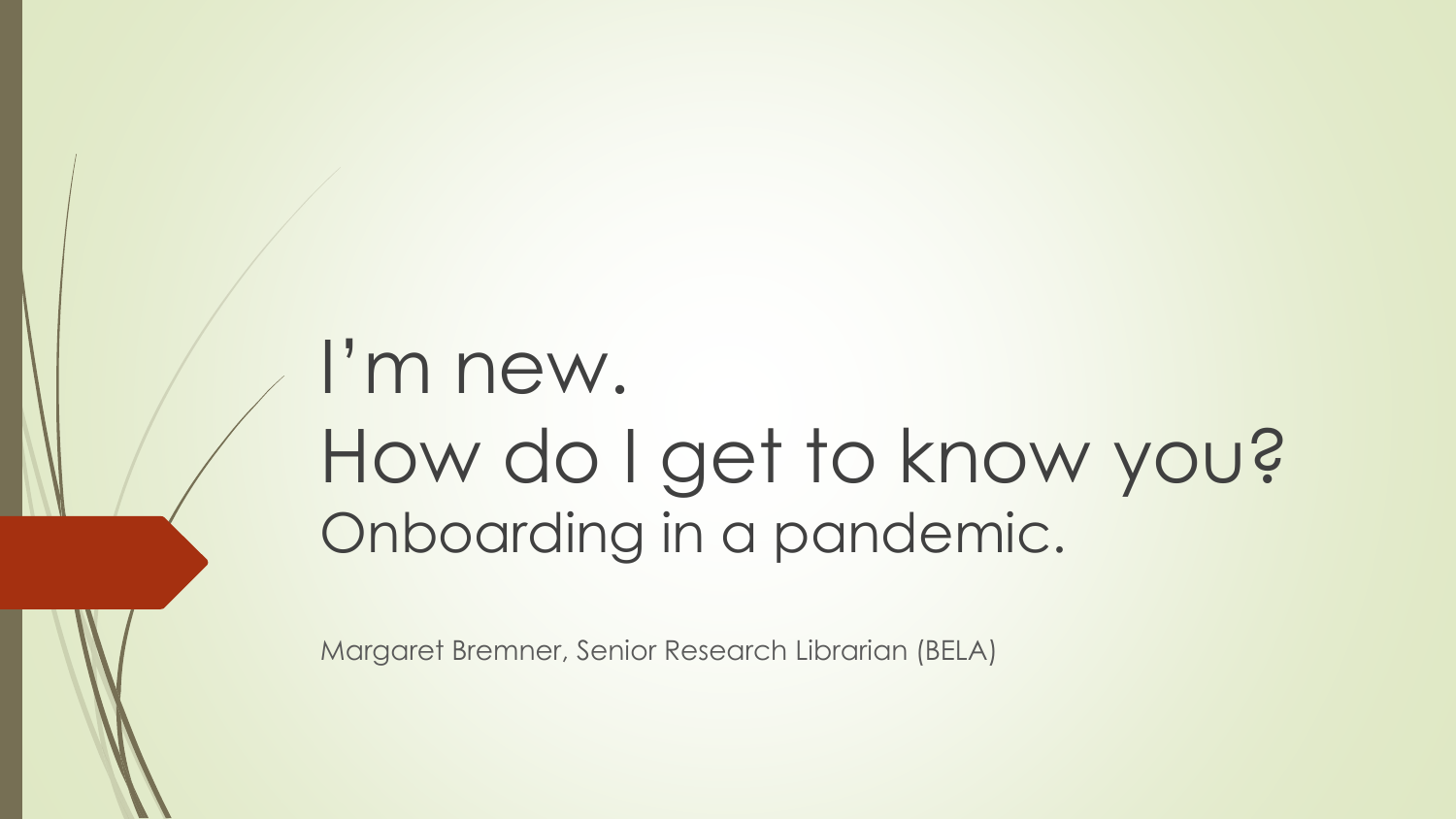### My starting point

Changing jobs is stressful. The first few weeks are for orientation in the new workplace, wandering corridors and tea rooms to make acquaintances. Ongoing support is provided to ensure that the new staff member understands their new role. Onboarding is the official term for this experience. It is a process that is used to inculcate new staff with organisational culture, provide them opportunities to meet people, establish their identity and take on the new role with oversight by managers (Keisling & Laning, 2016) . Onboarding can be difficult to do and requires good management practices.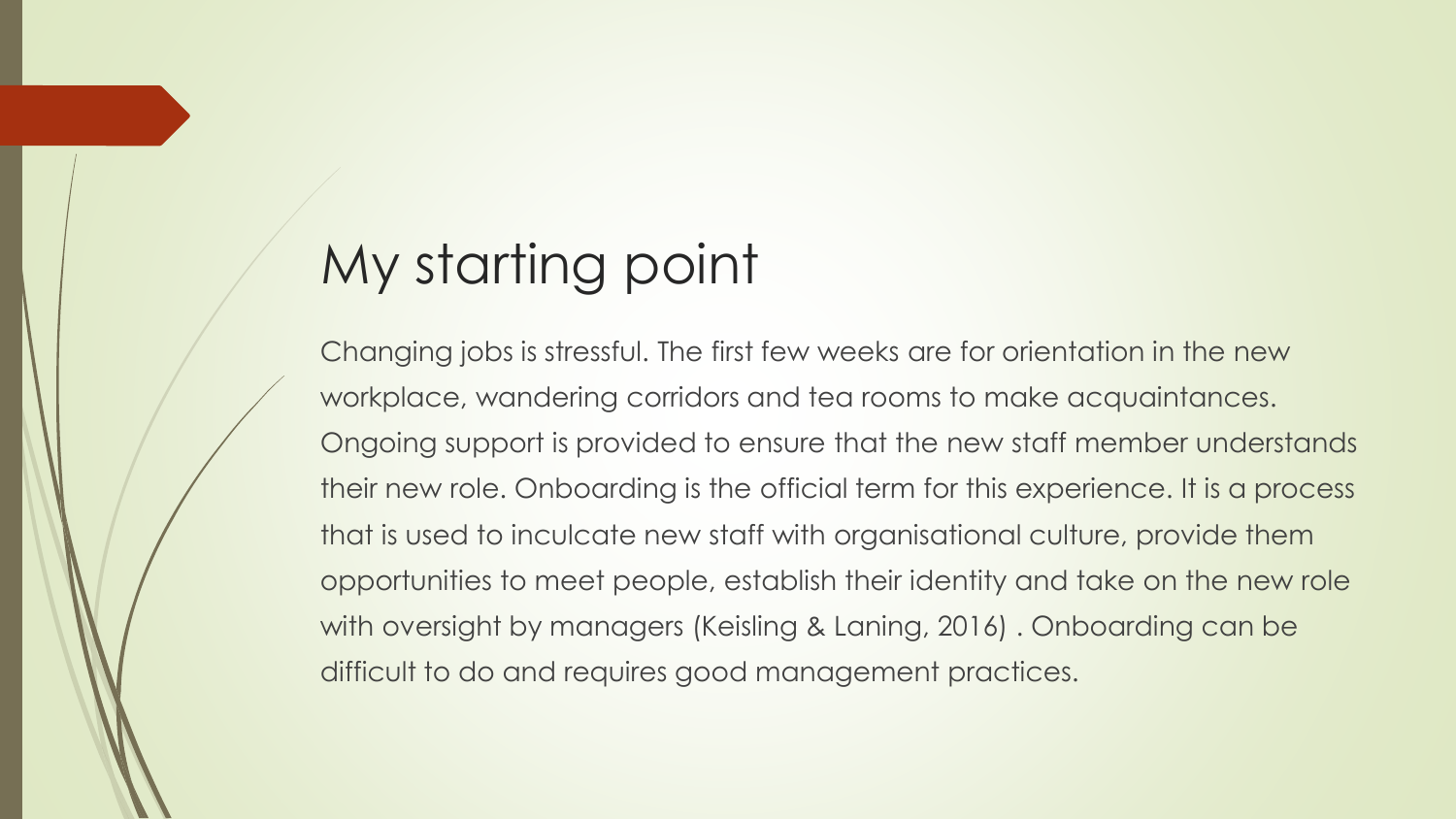#### My questions

- What is the "normal" practice for new employees?
- What is considered "best practice"?
- What has happened for me?
- How did doing everything online affect me?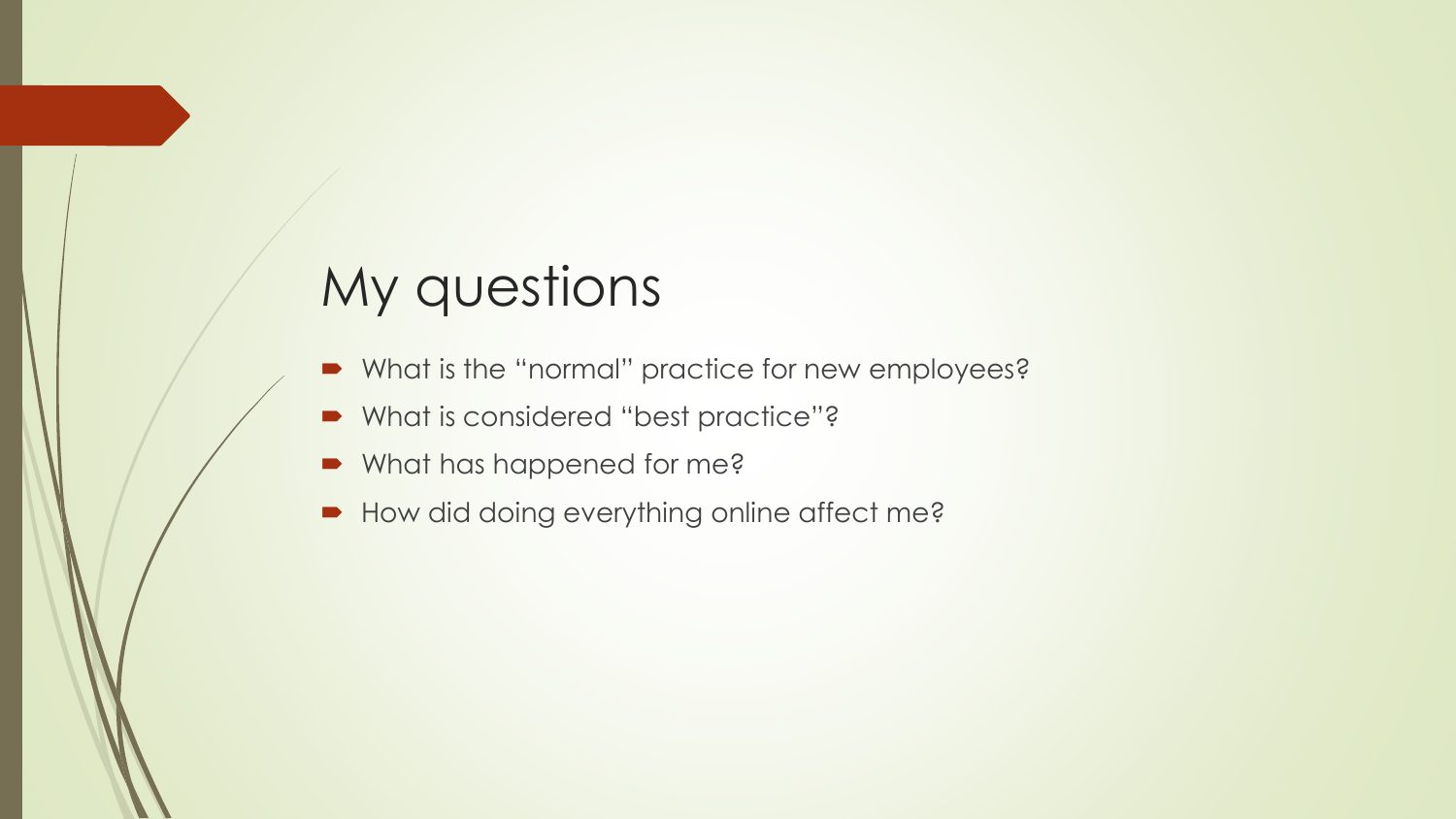#### What is onboarding?

 $\overline{a}$ 

This is the time when you first start in a new organisation.

Much of the literature focusses on the socialisation of the new employee, on ensuring that they fit within the new organisation.

SOB

It is a period where the organisation can make an impact on the new employee that will affect the relationship between them.

- $\frac{1}{2}$
- It can be considered as a term for up to the first 18 months in a new position.
- 
- The cost of recruiting a new employee approaches 30% of their salary.



ROI for a comprehensive onboarding program can reduce turnover from 44% to 14%

(Hall-Ellis, 2014; Keisling & Laning, 2016)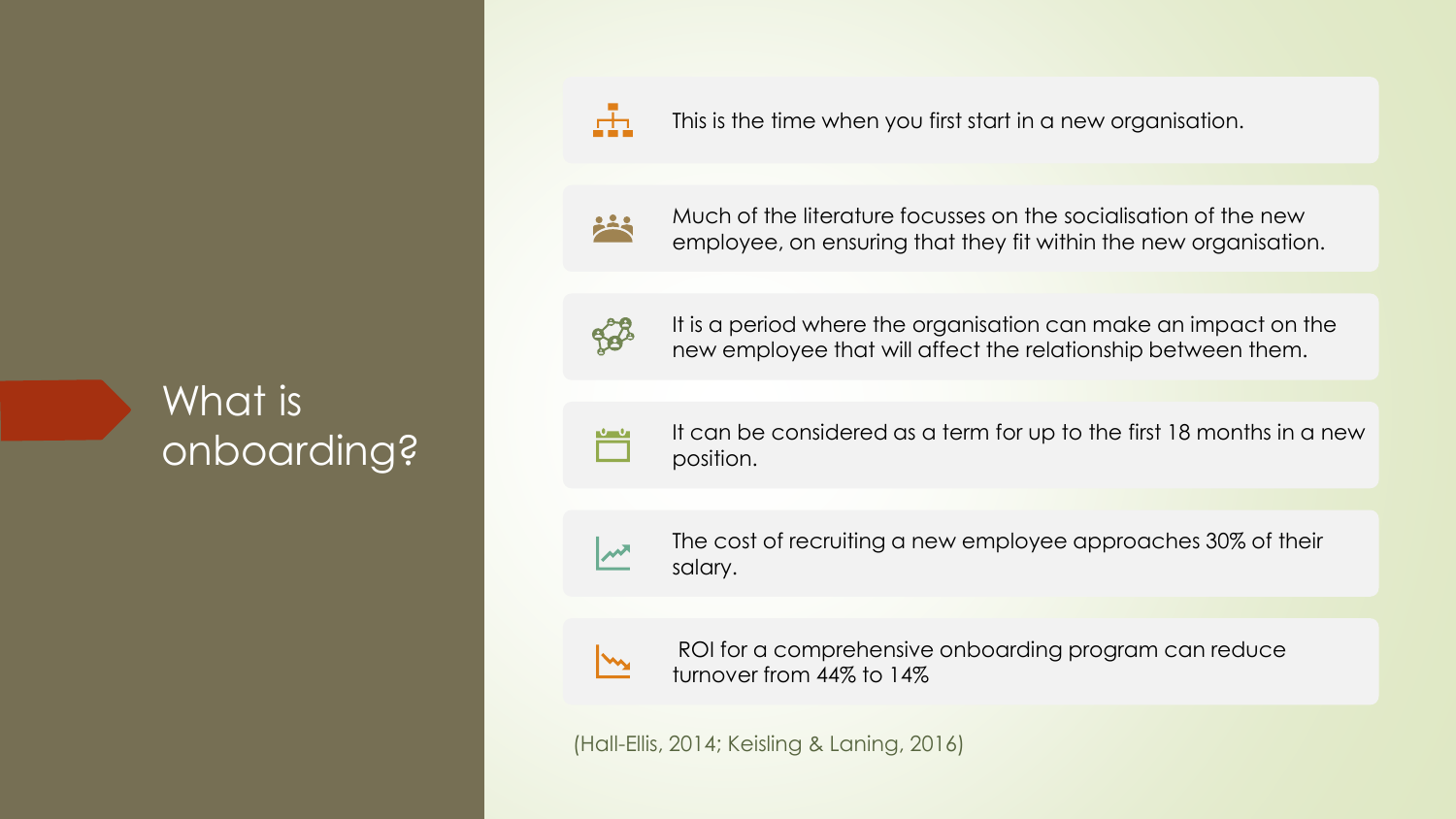#### Normal practice



(Stephenson, 2015)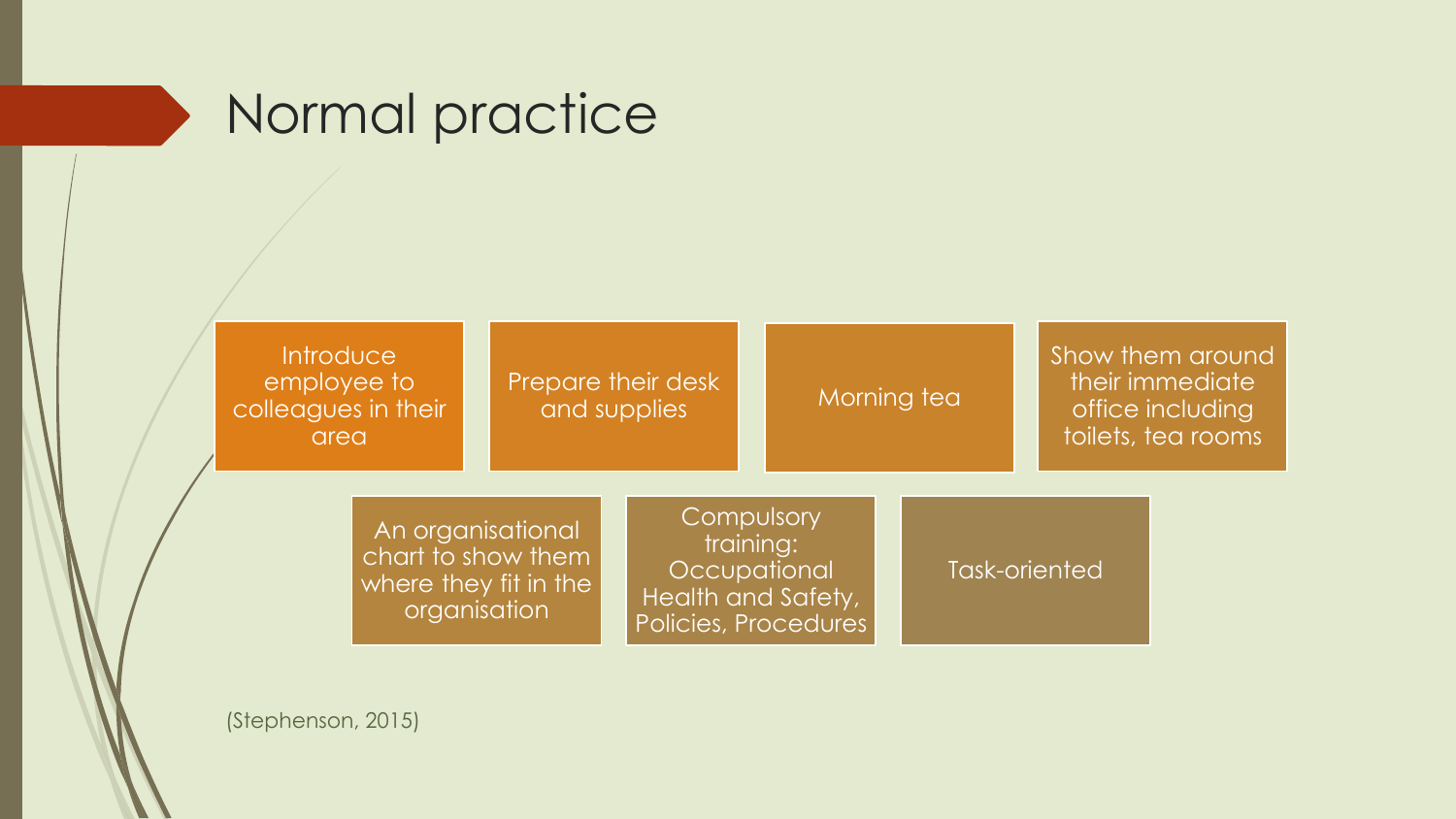Bes actice Think about the employee and what they *need* to know

A specific set of learning outcomes, self-directed and guided approaches for acquiring information

A program that is focussed on expectations, organisational tools and broad-based relationship building

Extensive interaction with colleagues outside the immediate work area

Be open to "sensitive" discussions about the organisation

Explain to new employees, and their colleagues, why they were hired

Early opportunities for them to work on high visibility or high priority projects

Setting milestones to help them determine their success

(Keisling & Laning, 2016; Hall-Ellis, 2014)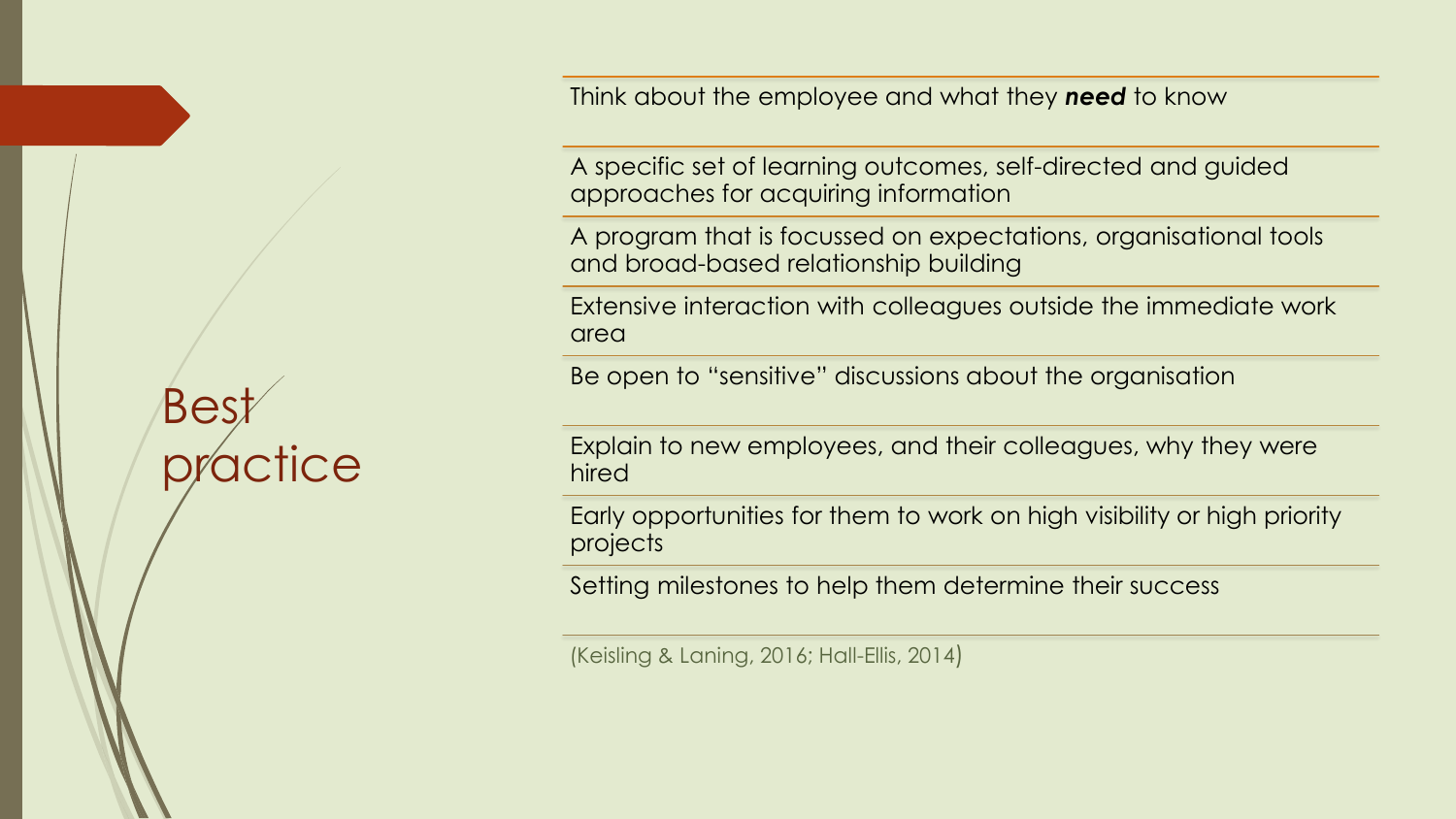



Getting a computer to Springfield



A willing staff member to meet me and take me around campus to organise computer set up, staff card and parking permit



Regular meetings with manager



Allocation of "buddies"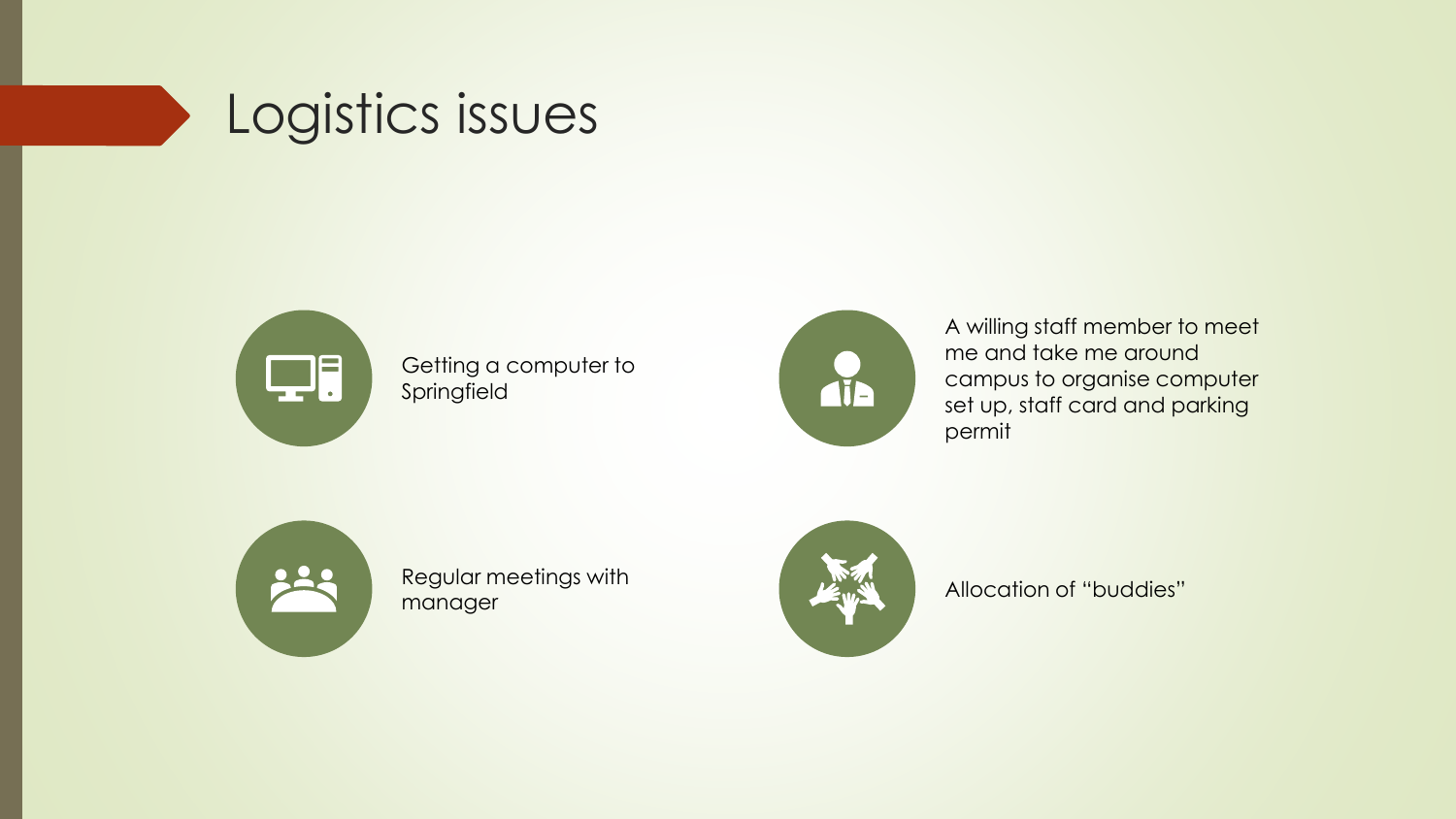My journey

Starting in a Pandemic shut down (May 5)

University with 3 campuses, all of them closed for the moment

Small team, with 60% of team (including manager) based at Toowoomba

40% of team based at Springfield (this includes me)

Working from home required equipment, set up of computer, meetings with team

Broader understanding of where the team fits within the organisation

Online training

Lots of zoom sessions to meet people

**I have still only met one person face to face**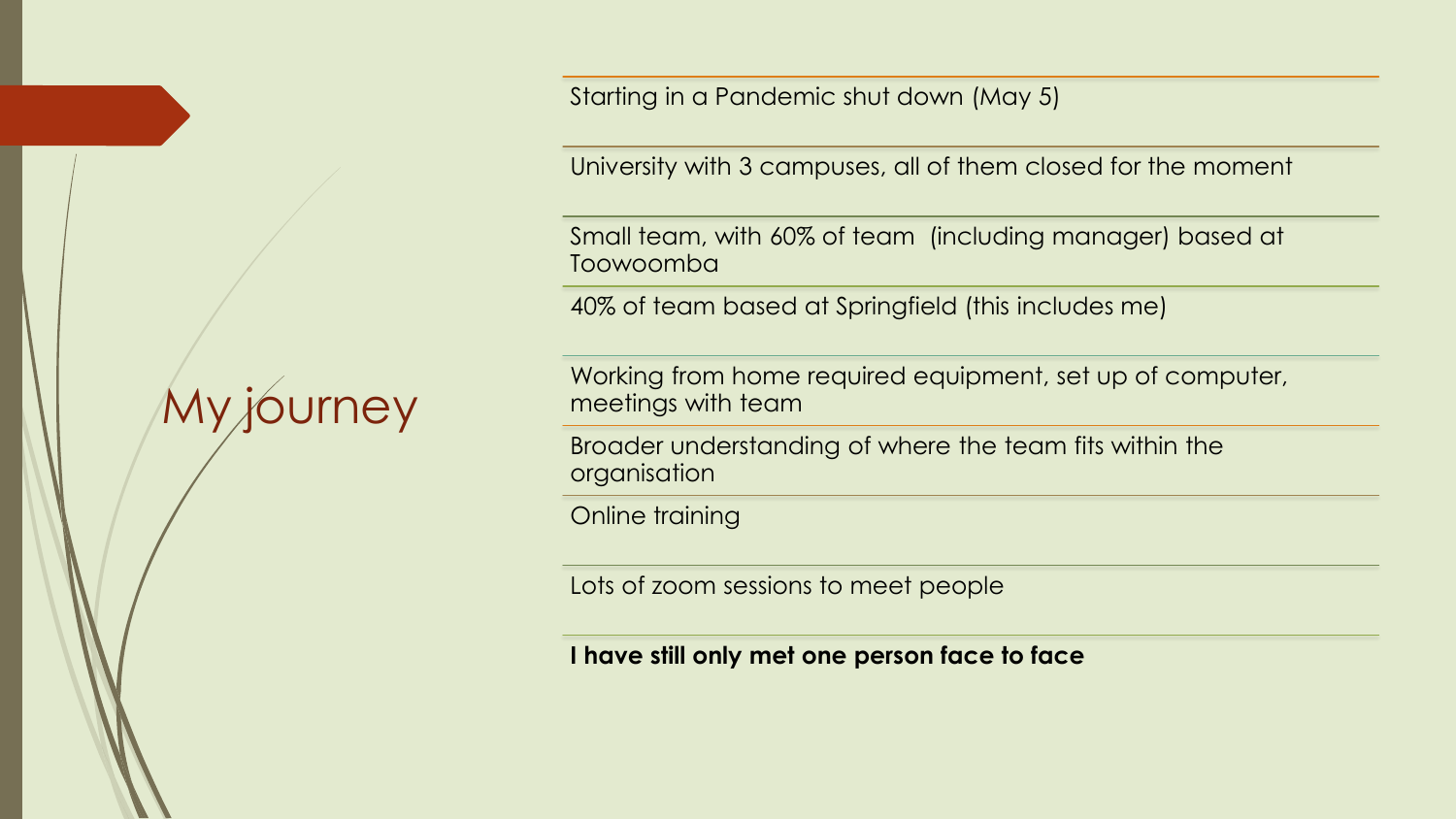#### Imposter Syndrome

I think we all know this one!

Transitional challenges, organisational knowledge is nil.

Complex and varied human resources systems.

Librarians set high expectations for themselves, including *being able to find what they need*.

Lack of clarity in our position: position descriptions often allow for a broad range of skills.

Not asking about why we were asked to take on the position.

Age is not a barrier to Imposter Syndrome.

(Lacey & Parlette-Stewart, 2017)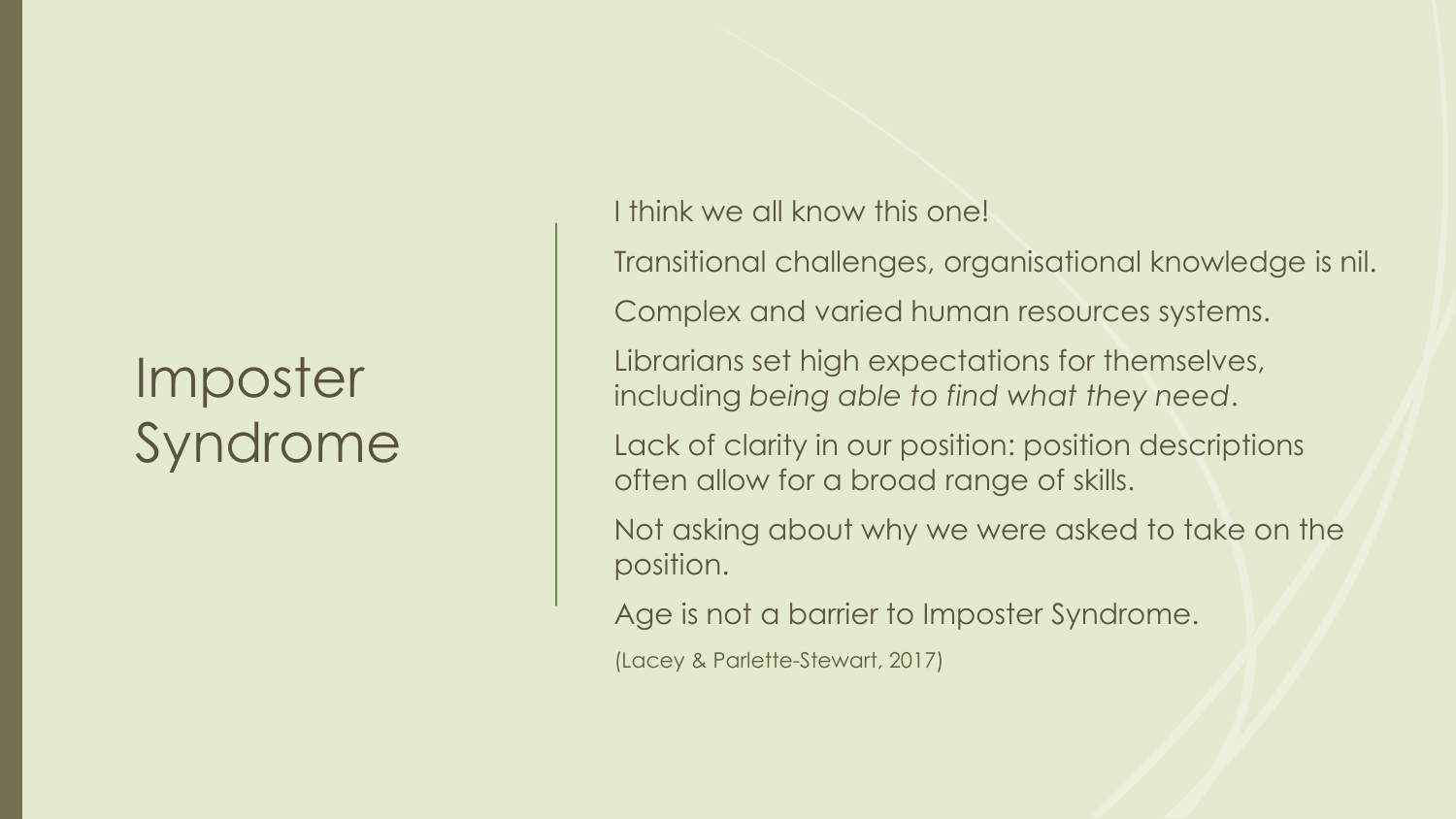#### Where I am now

- Zoom fatigue!!!!!
- Starting to feel "useful".
- There have been ups and downs, I wore my Imposter hat for a week before I acknowledged it.
- I managed Imposter Syndrome by having a discussion with my manager.
- I am asking more questions, ensuring that I know what is expected.
- Discussing issues as they arise.
- I am lucky to have a manager whom I can talk with about my workload.
- Relying on my "life-long learning" attitude to help keep on track.
- Some days I find that I am "treading water".
- This is my  $8<sup>th</sup>$  week at USQ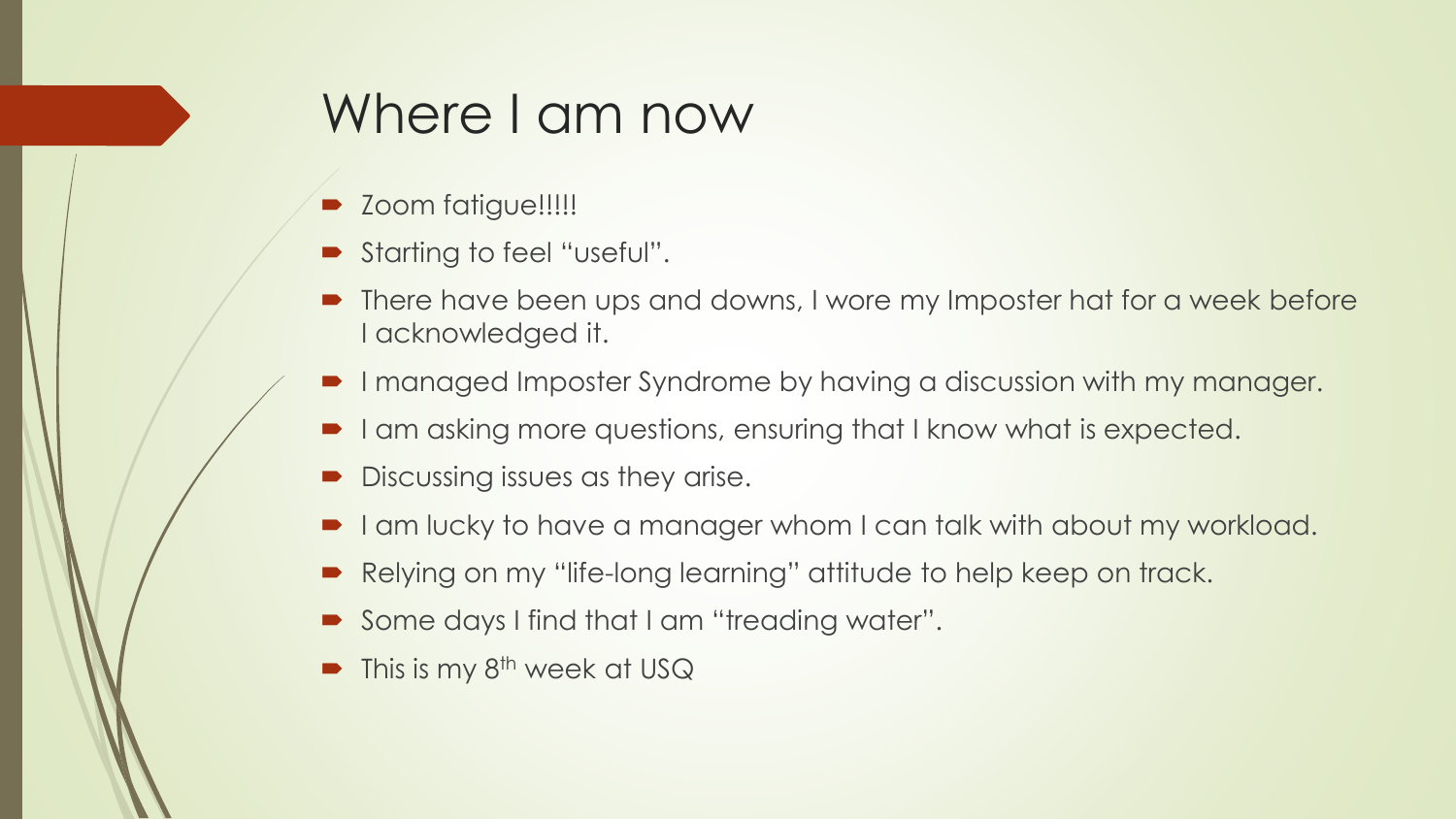

# **94** Zoom sessions in 7 weeks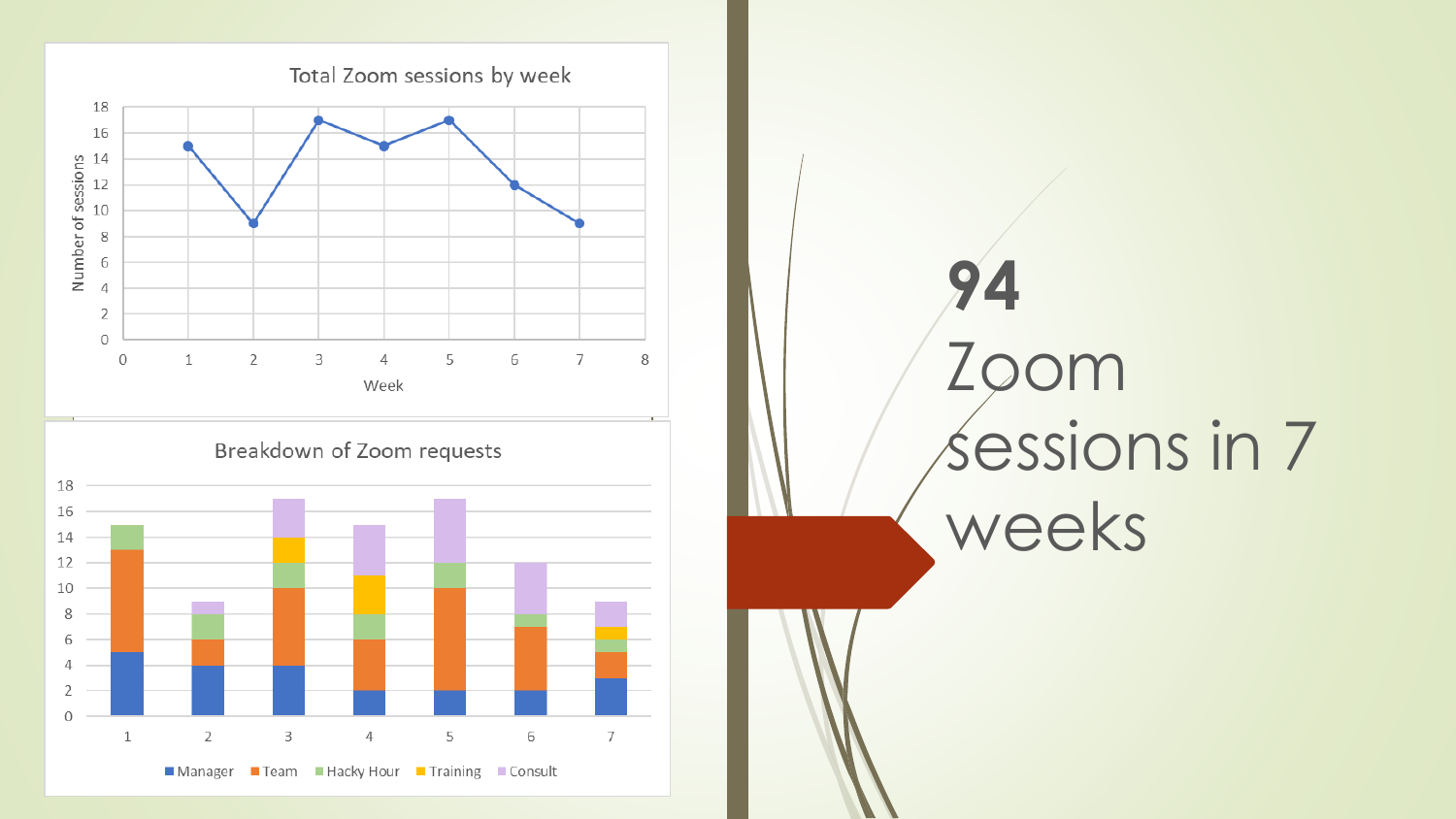#### **Positives**

- **I** feel like I have come home to a big country town, everyone has been welcoming.
- Have spent more time with staff outside my work group than I expected, so I hopefully know who to talk to when I am looking for specific information.
- Zoom has worked well.
- Meetings on zoom have allocated time limits, this has allowed me to get to know some people personally rather than just their work personas.